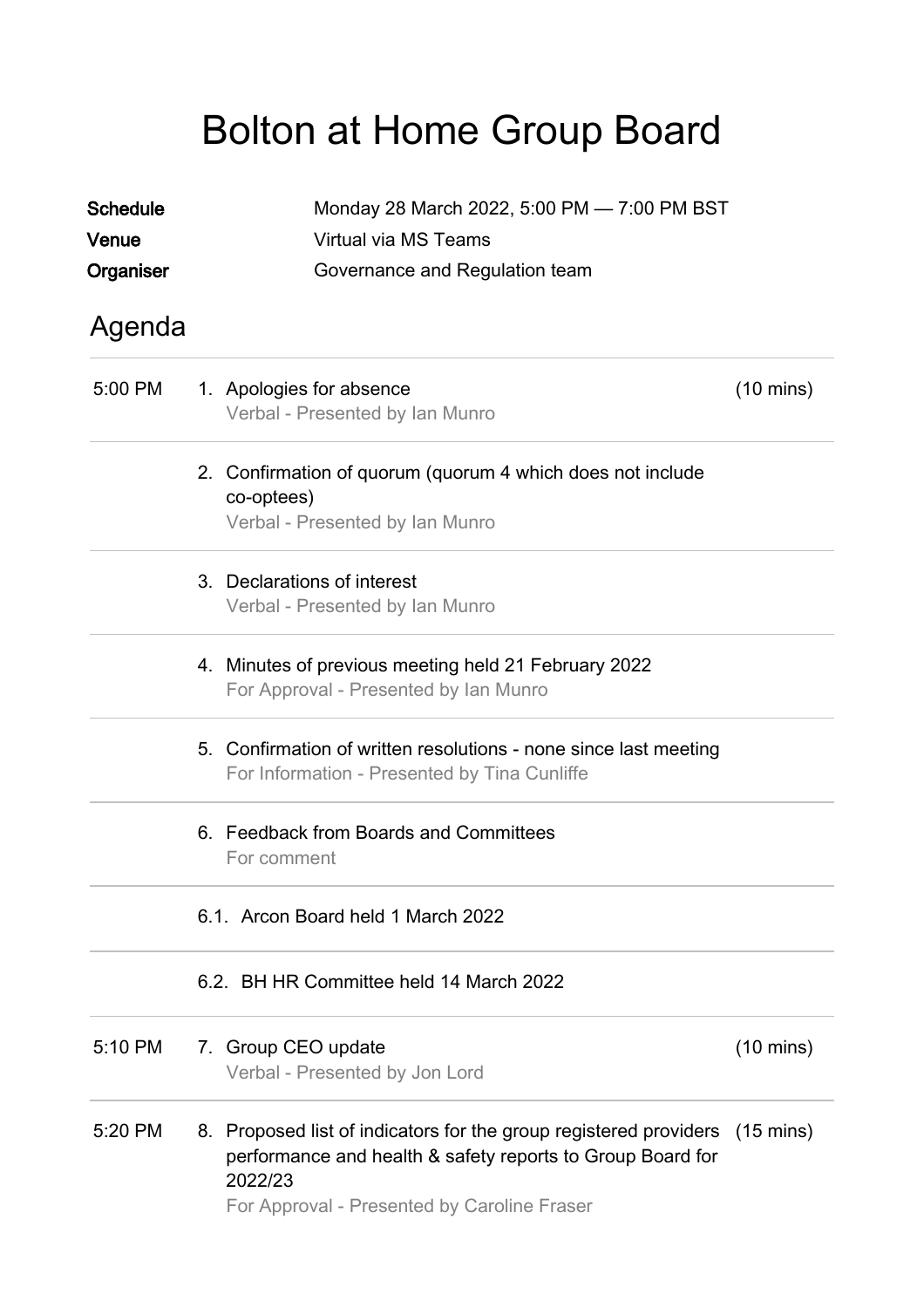| 5:35 PM | 9. Refinancing update<br>Presented by Edward Mellor and Savills<br>For Approval                                                                                                                               | $(15 \text{ mins})$ |
|---------|---------------------------------------------------------------------------------------------------------------------------------------------------------------------------------------------------------------|---------------------|
| 5:50 PM | 10. Bolton at Home budget 2022/23<br>For Approval - Presented by Edward Mellor                                                                                                                                | $(15 \text{ mins})$ |
| 6:05 PM | 11. Acquisition of affordable housing through a section 106<br>agreement at Lee Hall, Westhoughton<br>For Approval - Presented by Dominic Conway                                                              | $(10 \text{ mins})$ |
| 6:15 PM | 12. Governance review 2021/22 - Outcomes from the<br>recruitment process<br>For Approval - Presented by Tina Cunliffe                                                                                         | $(10 \text{ mins})$ |
|         | 13. Board members' annual declarations of interest and review<br>of declarations of interest form<br>For Approval - Presented by Tina Cunliffe                                                                |                     |
| 6:25 PM | 14. MEMBERS ARE REQUESTED TO COMMENT ON THIS<br>SECTION OF THE AGENDA BY 11AM ON FRIDAY 25<br><b>MARCH 2022</b><br>To be approved as one item at the meeting (discussion at<br>the meeting upon request only) | $(5 \text{ mins})$  |
|         | 14.1. IT acceptable use policy<br><b>Darren Richards</b><br>For Approval                                                                                                                                      |                     |
|         | 14.2. Group health and safety policy statement (employees,<br>customers and visitors)<br><b>Alastair Brock</b><br>For Approval                                                                                |                     |
|         | 14.3. Gender pay gap reporting 2021/22<br>Lubna Taj Malik<br>For Approval                                                                                                                                     |                     |
|         | 14.4. Ethnicity pay gap report 2021/22                                                                                                                                                                        |                     |